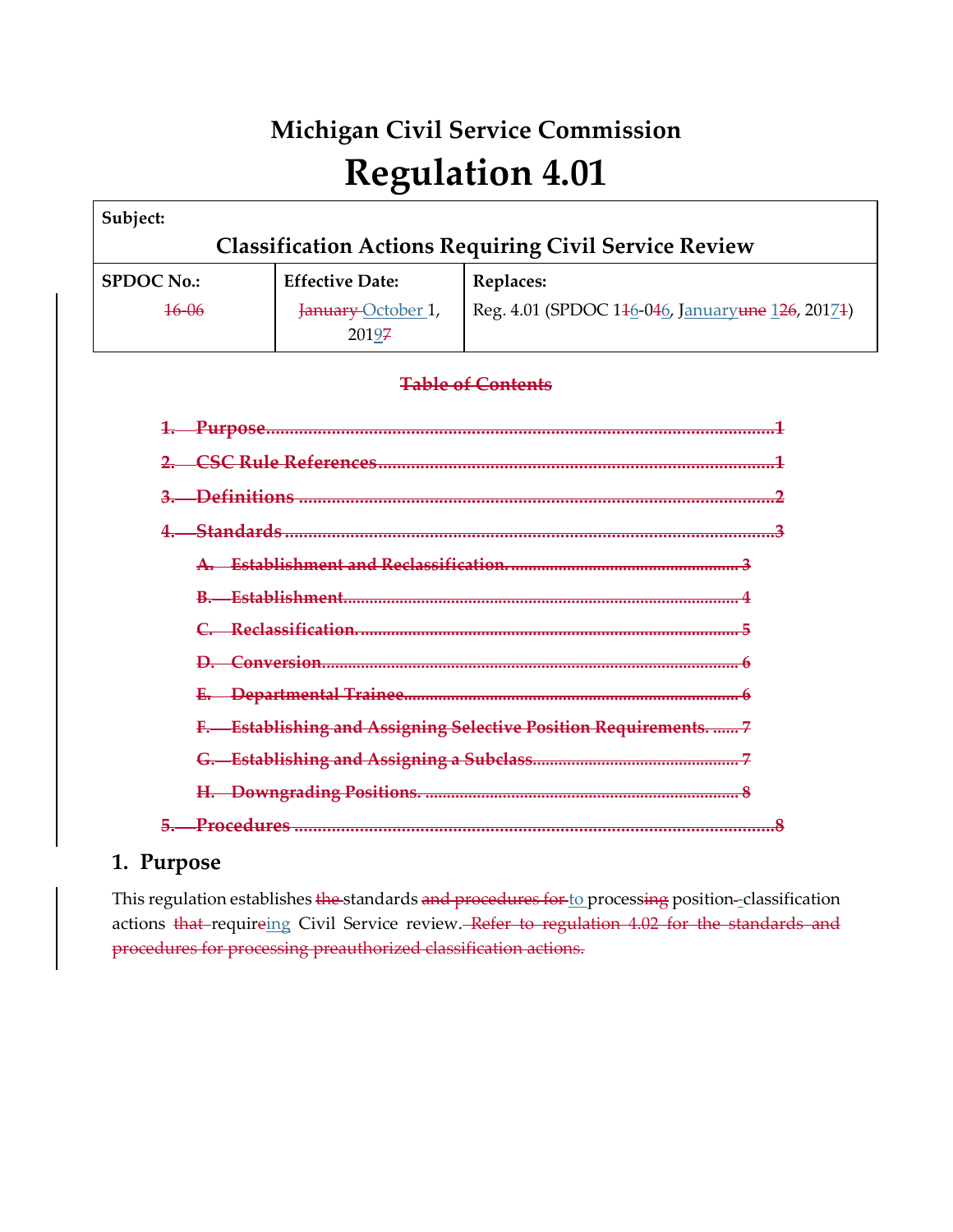# **2. CSC Rule References**

## *4-1 Position Establishment and Classification*

#### *4-1.1 Requirement*

*All positions must be established in the classified service unless specifically exempted or excepted by article 11, section 5, of the constitution, or these rules.*

#### *4-1.2 Classification*

*A position established in the classified service must be reviewed to classify the position properly.*

#### *4-1.3 Authority to Establish*

*The appointing authority may establish a position for reasons of administrative efficiency. An appointment cannot be made to a position until it has been established and classified.*

#### *4-1.4 Classification Plan*

*The civil service commission shall authorize an official classification plan for all positions in the classified service. The state personnel director shall administer the official classification plan.*

- *(a) Classification. Every position established must be classified in accordance with the official classification plan.*
- *(b) Reclassification. Civil service staff may reclassify an employee if the employee's position has experienced gradual growth and accretion of higher level duties and responsibilities. The appointing authority must certify that the employee is satisfactorily performing the duties of the position.*

*\* \* \** 

# *4-2 Position Classification Review*

*Civil service staff shall provide for both a periodic and ongoing review of positions in the classified service to ensure positions continue to be properly classified.*

*\* \* \** 

# **3. Definitions**

## **A. CSC Rule Definitions.**

- *1. Classification means a group of positions whose assigned duties and responsibilities are sufficiently alike to warrant assigning the same classification title and requiring the same qualifications.*
- *2. Classification Level means the placement of a classification within a series based on the duties and responsibilities of the position.*
- *3. Class Series means a series of classifications with similar but progressively more responsible job duties.*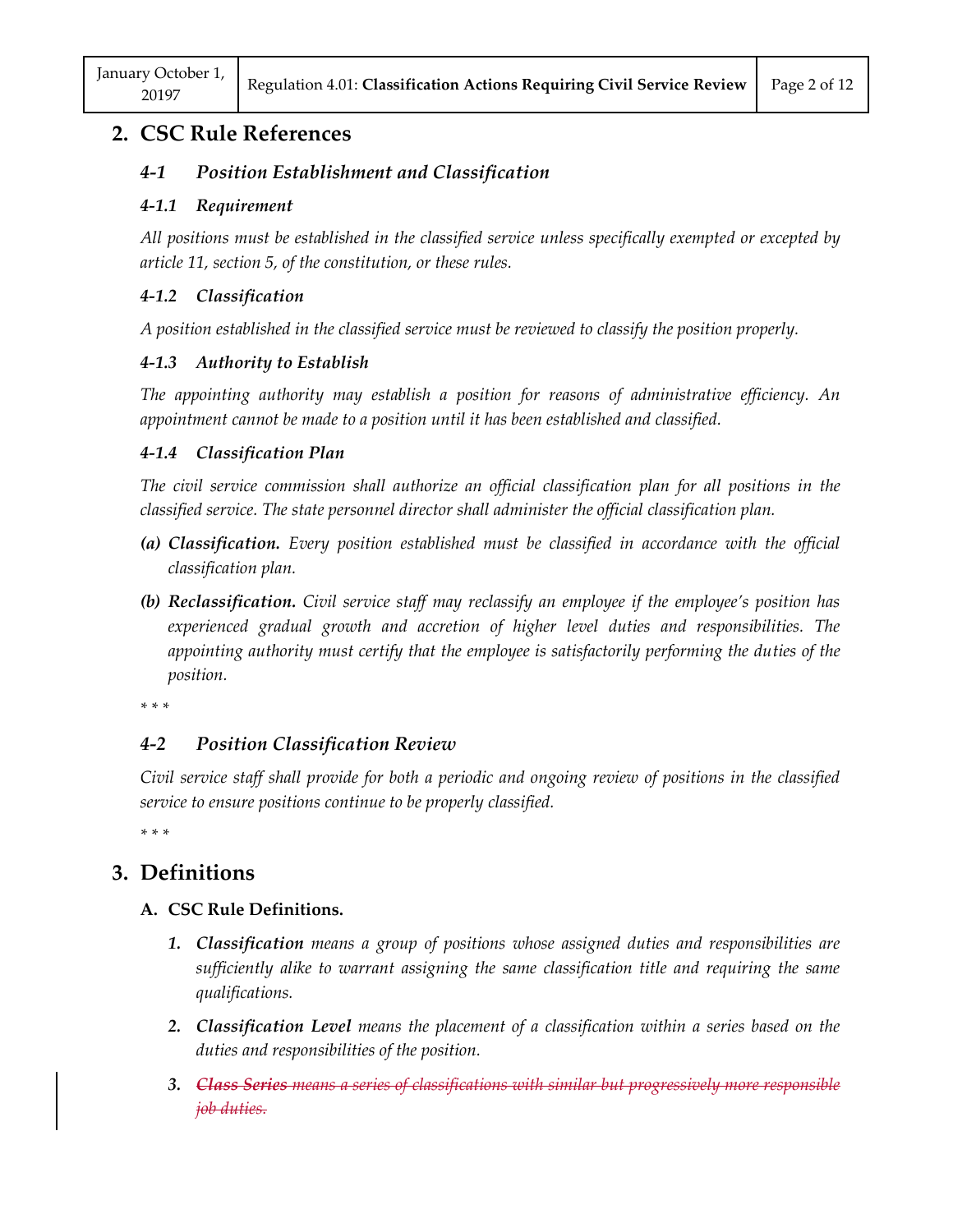*4. Position means a classified job identified by its respective duties and responsibilities.*

- *54. Preauthorized means the specific authorization granted to an appointing authority to process a transaction in accordance with civil service rules and regulations without prior civil service review.*
- *65. Reclassification means an authorized classification action to change an employee's classification or grade based on the gradual growth and accretion of higher level duties.*
- *76. Selective position requirements means specific qualifications that are narrower or more limited than those generally associated with a position and that are determined to be essential for performance of the duties of a specific position.*
- *87. Subclass means additional specialized experience, specialized training, licensure, or other specialized qualification that is required for appointment to a specific subgroup of positions.*

#### **B. Definitions in This Regulation.**

- 1. **Establishment** means the an appointing authority's creation of a new position by an appointing authority by defining the duties, responsibilities, and other relevant considerations on a position description. Civil Service shall classify every position established in accordance with the official classification plan.
- 2. **Conversion** means a-changinge of positions from one classification to another when a classification is abolished, a new classification is created, or a position is moved into or out of a performance--pay program as authorized by Civil Service.

# **4. Standards**

#### **A. Establishment and Reclassification.**

- 1. Civil Service must approve A<sub>d</sub> classification action that is not preauthorized <del>must be</del> reviewed and approved by Civil Service before it can be placed s entry in the Human Resources Management Network (HRMN). Classification actions for Departmental Ttrainee, advanced-level, senior (advanced), lead- worker, supervisory, managerial, specialist, administrative,  $\theta$  and executive positions are not preauthorized. classification is abolished, a<br>or out of a performance<sub>-</sub>-pay<br>**lards**<br>ablishment and Reclassifica<br><u>Civil Service must approve</u> <sub>r</sub><br>reviewed and approved by C<br>Resources Management Net ication.<br>
<u>re Aa</u> classification action<br>
<del>y Civil Service b</del>efore it <del>ca</del><br>
Network (HRMN). Classi<br>
senior (advanced), lead-<br>
or and executive position
- 2. For a classification action that requiresing Civil Service review and approval, the appointing authority must submit to Civil Service a Position Action Request to Civil Service (CS-129) and a completed Position Description (CS-214). If necessary, Civil Service may require Aadditional supporting documentation may be required to complete the classification review<del>, such as an organizational chart for the work area,</del> approved advanced level standards, the appropriate specialist or managerial ratings, or a Civil Service approved Request for a Credential Review (CS-153A). Positions in classifications in Groups 1, 2, and 3 of the Equitable Classification Plan (ECP) that are subclass eligible should have proposed subclasses entered on the CS-129. If any additional information is necessary, Civil Service will request further clarification. reviewed and approved<br>Resources Managemen<br>Thrainee, advanced-lev<br>specialist, administrativ<br>For a classification act<br>appointing authority m<br>Service (CS 129) and a<br>Service may require 4<br>complete the classificat<br>approved adva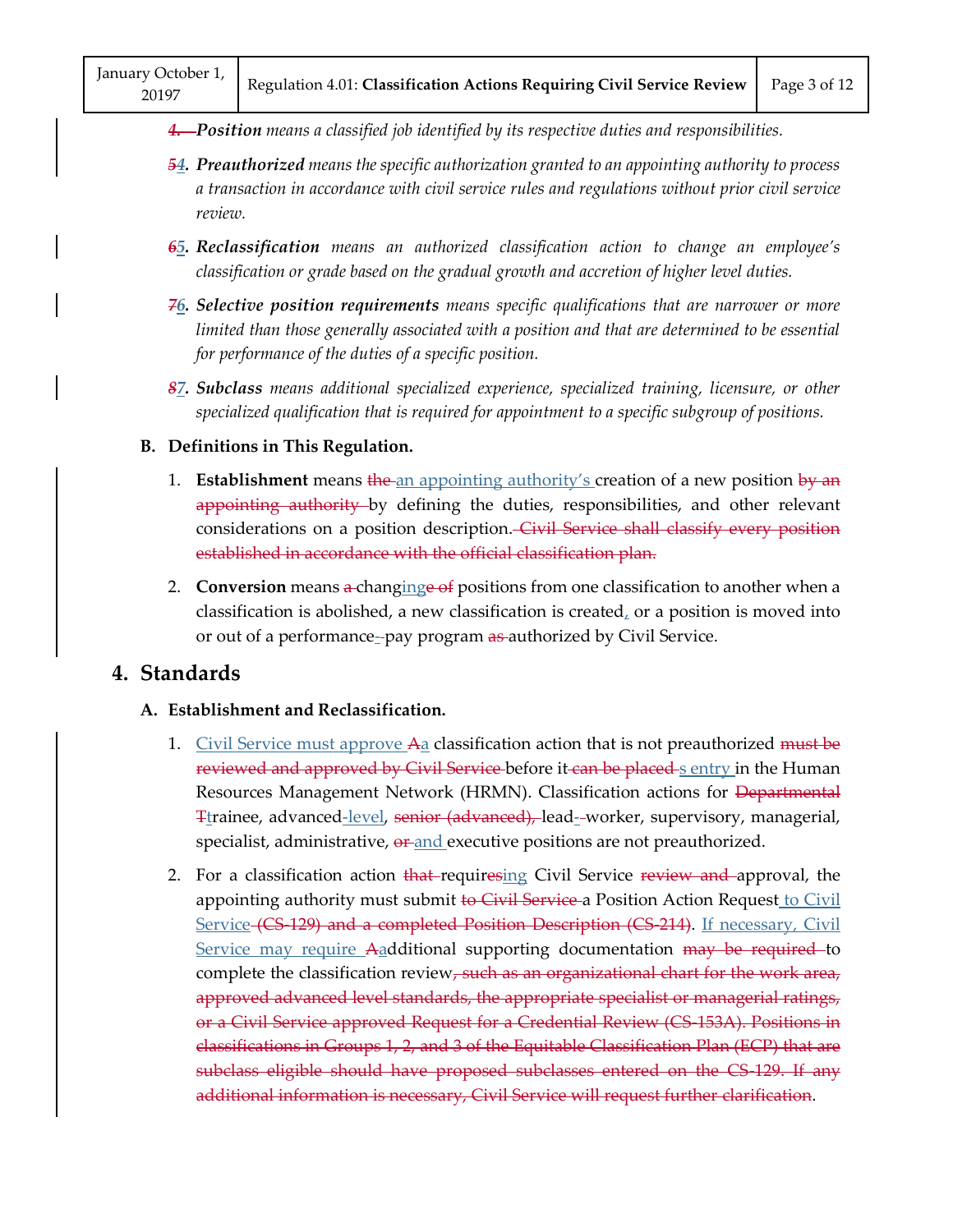January October 1, 20197

- 3. A position classification review will be is based on the applying ication of the Equitable  $C$ elassification  $p$ Plan (ECP) to the position's duties and responsibilities of the position as of on the date the a request is received. The effective date of the any reclassification action requiring Civil Service review is in accordance may be retroactive as provided under-with regulation 4.04, including limited potential retroactive reclassification if the classification planECP and the position's duties and responsibilities of the position are the same on both the date received and the retroactive date.
- 4. The effective date assigned to any classification action request that requires Civil Service review will be in accordance with regulation 4.04.

#### **B. Establishment.**

- 1. The eClassification of a new position requires approval by Civil Service, unless otherwise preauthorized to the agency.
- 2. A position establishment is necessary, and a position-reclassification or position update is not appropriate, when the position's primary function of the position undergoes a material and substantial change, requiring a new body of knowledge, skills, and abilities <del>to perform the duties</del>. Each request is evaluated <del>on an i</del>ndividually basis. A new position establishment and appointment is typically necessary when the <u>if a</u> job changes  $\frac{1}{2}$  in from any of the following ways:
	- a. From a wWorker to a Departmental Tirainee, supervisor, manager, administrator, or executive.
	- b. From a  $w$ Worker to an unrelated program or staff specialty.
	- c. Worker to lead worker.
	- c. From one program or staff specialty area to another unrelated program or staff specialty area.
	- d. From a ssupervisor to a manager, administrator, or executive.
	- e. From a nNonprofessional to a-professional.
	- f. One program or staff specialty area to another unrelated program or area.
	- fg. <del>When two or more Multiple w</del>ork areas<u>'</u> <del>are c</del>ombin<u>ation</u>e<del>d and where s</del>imilarly situated positions exist where there should be competition for the new position. d. From a sSupervisor to a-manager, administrator, or executive.<br>
	e. From a nNonprofessional to a-professional.<br>
	<u>f. One program or staff specialty area to another unrelated program</u><br>
	fg. When two or more Multiple work are  $\frac{1}{2}$ <br>fg. When to<br>situated<br>gh. From  $\frac{1}{2}$ <br>or  $\frac{1}{2}$
	- <u>gh</u>. From oQne kind of work to another; (e.g., aAccounting aAssistant to eCarpenter or <del>p</del>Property <del>a</del>Analyst to <del>personnel management <u>Human Resources aA</u>nalyst).</del>  $\frac{gh}{dr}$ . From  $\frac{h}{dr}$ <br>or  $\frac{h}{dr}$ . From a
	- h<u>i</u>. From aA classification in one ECP Group to a classification in another ECP Group.
- 3. All professional administrative assistant positions must be established in the proper class series and at the proper classification level, as described in the job specification.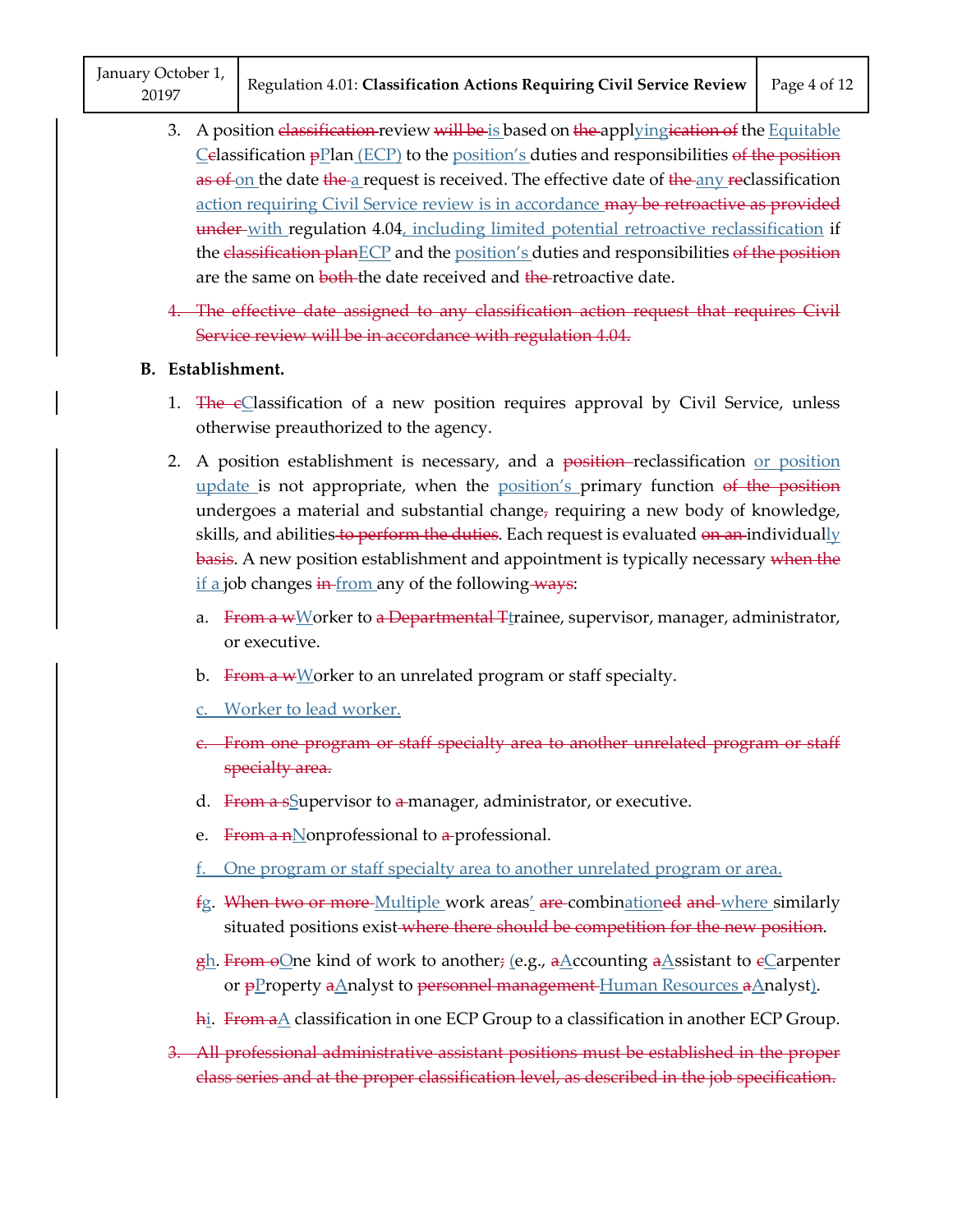- 43. All professional administrative assistants and all secretaries and senior executive management assistants reporting to positions in the ECP Group 4 must be established at the appropriate classification level, as described in the job specification. 43. All professional administrative assistants and all secretaries and senior executive management assistants reporting to positions in the ECP Group 4 must be established at the appropriate classification level, as descri
- 5. All multiple, limited, and overall assistant division director positions must be established in the proper class series and at the proper classification level.
- 64. Appointing authorities are to comply with any executive orders or directives in place that are applicable to their agency.
- 7. A supervisory, managerial, administrative, or executive-level position may be established with vacant subordinate positions to allow the future managerial employee occupant to select the subordinates. The appointing authority has six months from the date of the manager's appointment to fill the subordinate positions and submit verification to Civil Service. If the subordinate-positions are not filled within <del>this s</del>ix-\_month<u>s</u>-time period, Civil Service <del>will s</del>hall take appropriate action to appropriately reclassify the position-to the proper classification. Civil Service may grant extensions beyond the six-month period if an appointing authority for demonstrates good cause.
- 8. A project manager position, a professional managerial position that has lead responsibility for major projects, may be established as a temporary or permanent position. A temporary project manager position can be established for up to 24 months. Extensions are permissible for demonstrated good cause. A permanent position can be established and must have continuous assigned projects, with certification as to the continuous nature of the projects. The project manager position must supervise two filled positions at all times. The subordinate positions can be permanently established, established on a temporary basis, or borrowed from other work areas.
- 95. A pattern position is a position that requires the possession of specific education, experience, skills, and knowledge that can only be gained through on-the-job-training at the lower levels in the a classification. A pattern position must be filled at the lowest level in the approved pattern. The  $r$ Reclassification of a pattern position is not preauthorized to an appointing authority.

#### **C. Reclassification.**

- 1. A reclassification requires the appointing authority's certification that the incumbent (a) meets the minimum requirements, (b) is satisfactorily performing the duties and responsibilities of the requested classification or classification level, and (c) has a current, satisfactory-probationary, annual, or, follow-up performance rating.
- 2. A standard reclassification is one classification level higher, after the equivalent of one year (2,080 hours in level) of full-time, documented, satisfactory service of compatible work assignments at the lower classification level.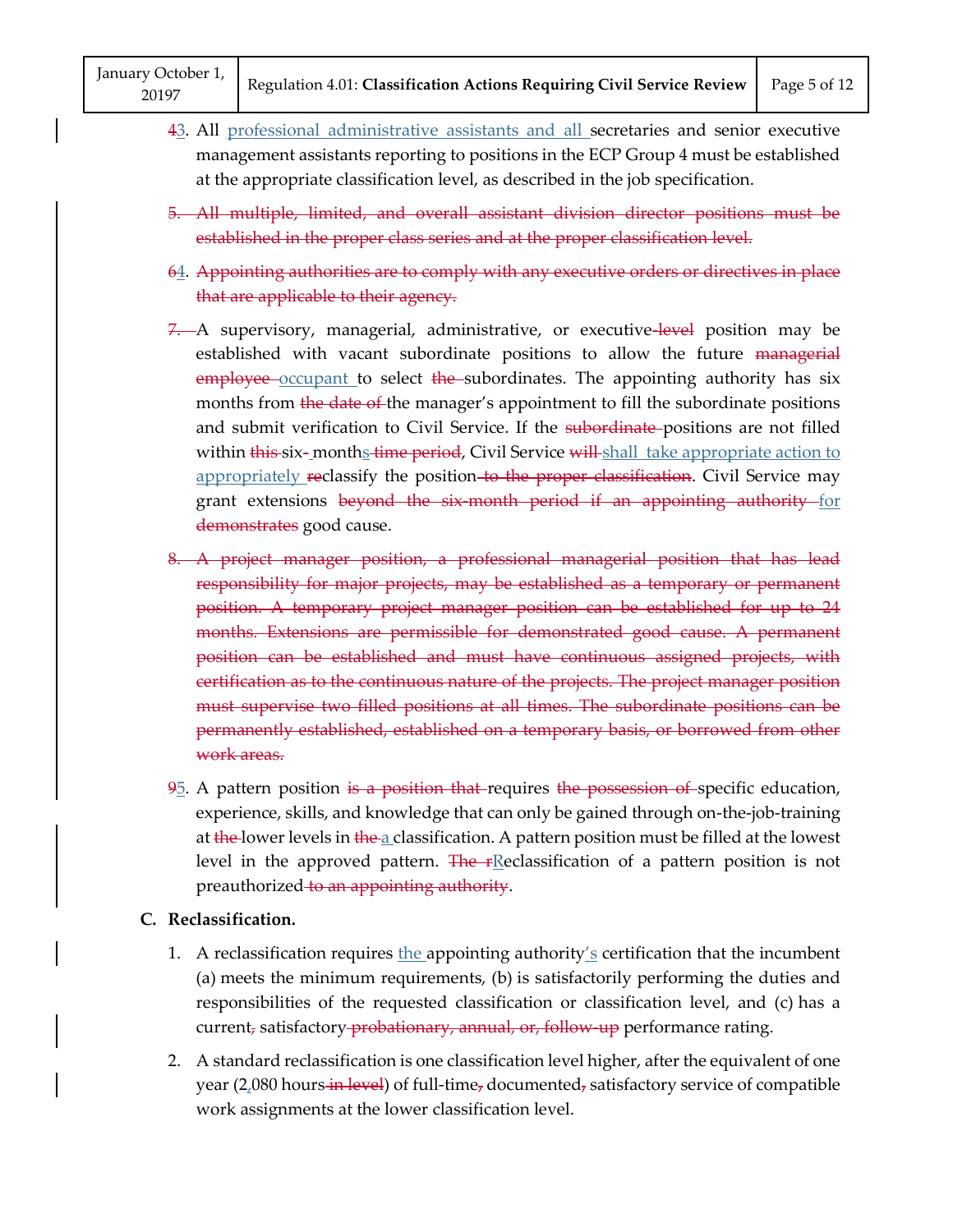- 3. If, during the a qualifying period, the incumbent an employee is on an extended paid absence of more than two consecutive pay periods, the appointing authority may delay the reclassification for a period equivalent to the length of the absence's length.
- 4. If, during  $\frac{1}{2}$  the a qualifying period, an employee is on an unpaid absence, the reclassification will be is delayed for a period equivalent to the length of the absence's length.
- 5. A position Civil Service may be reclassify a position ied in any of the following circumstances:
	- a. To the advanced level when the position is assigned the most complex duties and responsibilities beyond those assigned to an experienced-level position, as determined by an Civil Service approved, advanced-level concept classification standards approved by Civil Service.
	- b. From the experienced level or advanced level to a specialist level if the position's principal duties and responsibilities remain basically the same, but the job has evolved from a worker to a related and identifiable program or staff specialty that is recommended by the appointing authority recommends and accepted by Civil Service accepts.
	- c. From a student assistant to an appropriate career classification in accordance with under regulation 3.02.
	- d. When there is no change in the assigned duties and responsibilities do not change, but a change in the  $ECP$  overall classification plan results in a changes in the classification concept.
	- e. When a change in the classification of the supervisor's position impacts upon the subordinate position's classification.
	- $f$ . When a change in the a supervisory or subordinate position's classification impacts upon the supervisory other position's proper classification.
	- $g<sub>1</sub>$ . When the duties and responsibilities remain basically the same, but the position takes on greater importance and stature through a change in the organizational placement. For example(e.g., a division organizational entity is elevated to a bureau organizational entity in recognition of the agency's changing mission and program goals).
	- hg. When there is continuity in the duties and responsibilities of a supervisory or managerial position continue and responsibility for additional program(s) and/or staff are added sucho that the position meets  $\frac{f}{f}$  the a different classification's concepts, examples of work, and requirements for a different classification.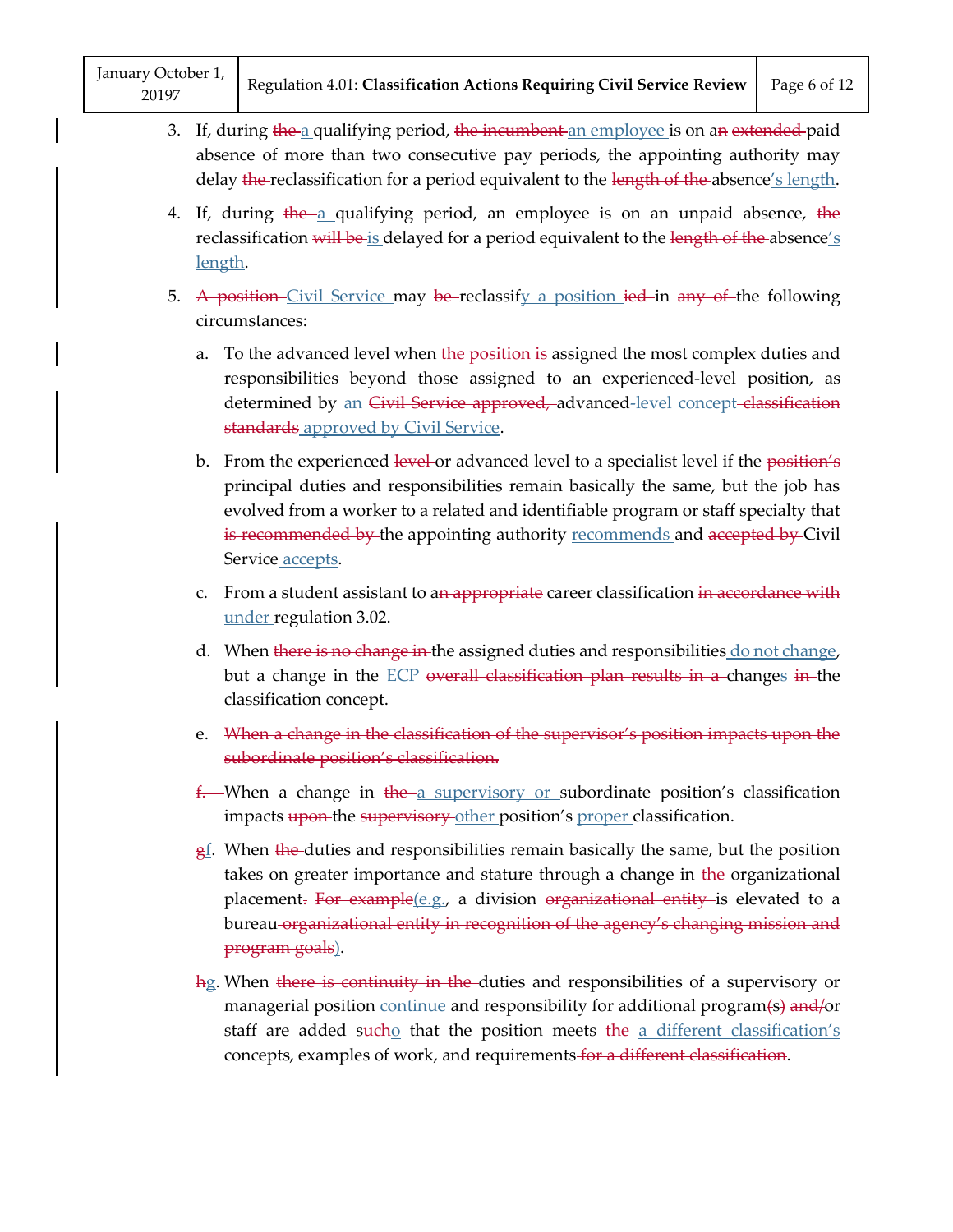- $\frac{i}{i}$ . When the duties and responsibilities remain basically the same, but the duties and responsibilities have gradually accrued changed over a long period of time  ${s$  (several years), to the extent that a reasonable argument can be made that a reclassification is warranted. Civil Service will review when and how the onset of these duties and responsibilities occurred.
- ji. When the appointing authority proposes and Civil Service accepts that the reclassification is warranted because the employee would be competing for his or her own position. This is a situation where and no real competitive opportunity exists for the position.
- 6. The aAssigningment and performingance of working-out-of-class (WOC) duties and responsibilities does not support a position reclassification. WOCorking out of class assignments and position reclassification are mutually exclusive-situations. WOCorking-out-of-class assignments will be are reviewed and processed in accordance with under regulation 4.08.

#### **D. Conversion.**

A position may be converted to a different classification or moved into or out of a performance -pay program only when Civil Service determines conversion is warranted. Regulation 5.07, §§ 4.E,G, and L establishes how salary is determined upon conversion of an occupied position.

#### **E. Departmental Trainee Classifications.**

- The Departmental Trainee classifications facilitates career movement of employees who do not possess without a bachelor's degree into designated professional classifications, based on specific state classified experience that has provideds the knowledge, skills, and abilities to perform professional tasks in a learning capacity.
	- 1. The appointing authority must submit a Position Description (CS 214) and Position Action Request (CS-129) requesting that for Civil Service to classify the new position. Civil Service designates, on the  $CS-129$ , the classification to which the position will be reclassified upon after completiong of the transitional period.
	- 2. If the Departmental Ta trainee classification is used to facilitate the movement of an employee's movement to a position that will ultimately be classified at the advanced level, position-specific or universal, an advanced-level classification standards concept must be approved prior to before the employee's appointment.
	- 3. The appointing authority must submit a request for a credential review in accordance with under regulation 3.07, § 4.B.43. Civil Service shall review the qualifications of the intended appointee **prior to** before the appointment.
	- 4. An employee may be reclassified to the new professional classification after successfully completiong of the classification's experience requirements for the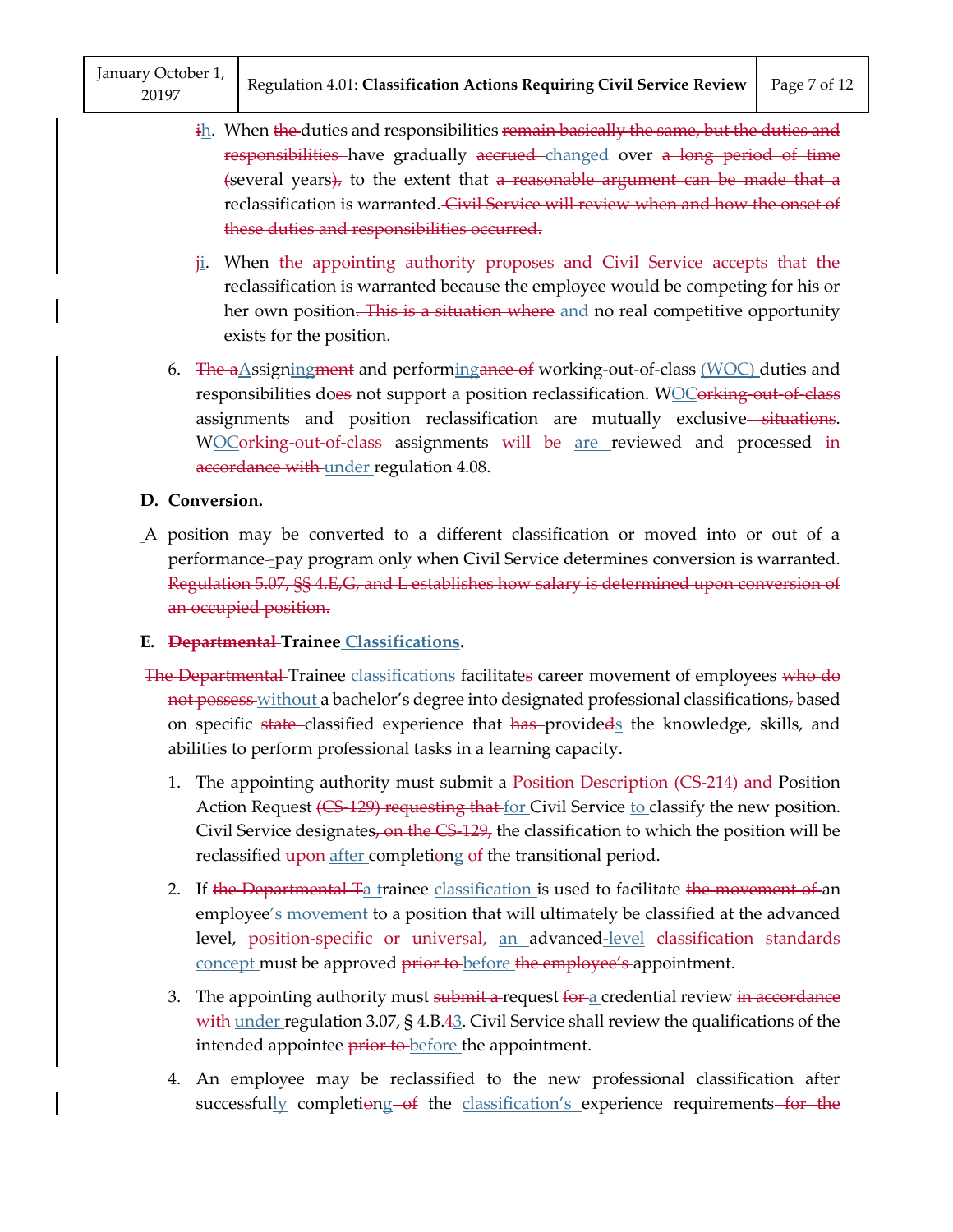$e$ lassification. A reclassification requires the appointing authority's certification that the employee (a) meets the minimum requirements, (b) is satisfactorily performing the duties and responsibilities of the requested classification or classification level, and (c) has a current, satisfactory-probationary, annual, or follow-up performance rating. If the reclassification would result in a pay decrease, the employee continues in the transitional period for another year.

- 5. Regulation 5.01, § 3.L establishes standards for determining salary upon appointment of the employee to a Departmental Trainee.
- 6. Regulation 2.01, § 4.D provides guidance in determining employment preference for Departmental Trainees in the event of a reduction in force (RIF).
- **F. Establishing and Assigning Selective Position Requirements.**
	- 1. Selective position requirements  $(SPRs)$  for specific positions must be job-related. The appointing authority must establish that how the position is differsent from others in the classification, detail how it is different, and describe what unique qualifications are needed. A current, approved Position Description (CS 214) for an established position must be submitted with the request for selective position requirement approval.
	- 2. SPRselective position requirements must be specific qualifications that are narrower  $\theta$  more limited than the classification requirements and are essential to the position's duties of the position.  $(e.g.,$  For example, an associate's degree in an particular area eould be approved for a position in a classification requiring with any associate's degree requirement or a master's degree could be approved for a general classification that typically requiringes a bachelor's degree). An SPR is not appropriate for a qualification that is not required upon appointment to the position.
	- 3. The criteria must relate to entry requirements, not to rather than knowledge, skills, abilities, or other characteristics acquired in the position.
	- 4. Selective position requirements SPRs must be quantifiable, easily observable, and verifiable. For example(e.g., "possession of a teacher's certificate", "15 college credits in toxicology<sup>"</sup>, "one year of experience in historic preservation.", etc.).
	- 5. Selective position requirements SPRs may be approved for positions in classifications with approved subclasses.
	- 6. An approved selective position requirement  $SPR$  must be applied whenever the a position is to be filled. The hiring agency must screen applicants to identify those who possess the SPR.The approval remains in effect for the duration of the position unless there is a substantial change in the position's duties and responsibilities affecting the qualification requirements.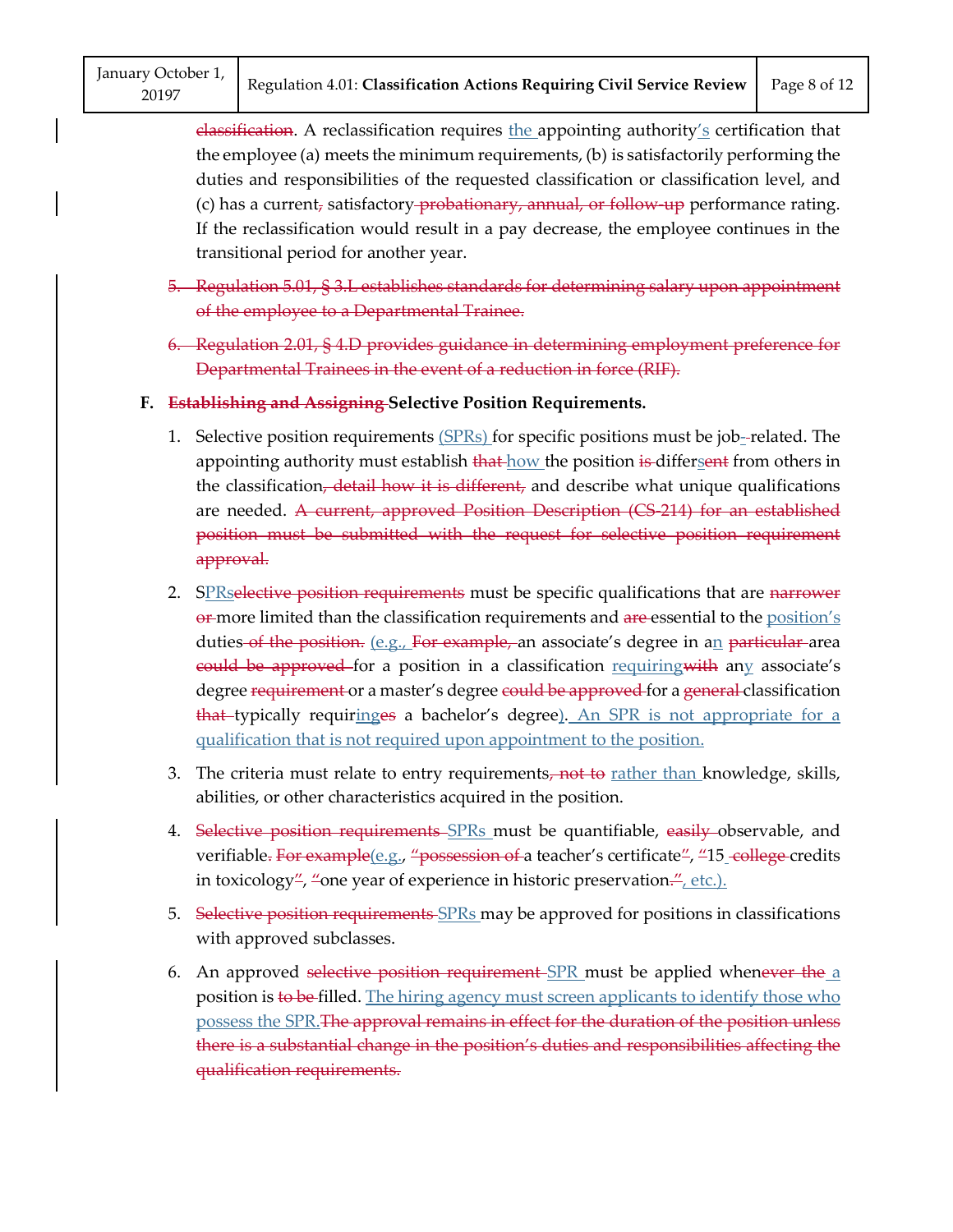January October 1, 20197

- 7. Approved Selective position requirements SPRs must be approved and in place for 28 <del>calendar</del>-days before the<u>y</u> <del>criteria</del>-can be applied <u>dur</u>ing a RIF <del>action-</del>affecting the position, <del>the </del>employee, or <del>a </del>person <del>exercising employment preference <code>bumping</code> to the  $\cdot$ </del> position. When a RIF affects a position with an approved selective position requirement SPR in place for 28 calendar days or more, the approved requirement must be-appliesd to all persons people in whose bump chain the position appears. Only employees who satisfy the <del>selective position criteria SPR may can exercise</del> employment preference bump into the position.
- 8. The SPR approval remains in effect for the position, unless a substantial change in the position's duties and responsibilities affects the qualification requirements or Civil Service approves the appointing authority's request to remove the SPR.

#### **G. Establishing and Assigning a Subclass Codes.**

- 1. An identified position or a group of positions must exist and have duties and responsibilities that requireing more specialized qualifications (ie.g., experience, training,  $\Theta$  licensure, etc.) than those established on the class-job specification. The duties and responsibilities must be essential to the position at job-entry. The subclass definition must describe qualifications for which there is with a recognized applicant pool.
- 2. Civil Service establishes, abolishes, and revises subclasses and their definitions. Requests to establish, abolish, or revise subclasses may be initiated by  $a\Delta p$  pointing authorities or Civil Service staffmay initiate requests to establish, abolish, or revise subclasses. Appointing authorities have the opportunity to may review and comment on subclasses to be established, abolished, and revised, including the definitions, before implementation.
- 3. Subclasses may be assigned when a position is established or  $a\text{+}$  any other time, except during a RIF. An appointing authority must provide supporting rationale  $\frac{6p}{10}$ requesting addition or removal of a subclass from a specific position.
- 4. The aApproval of subclasses for a position does not preclude further narrowing of the requirements through selective position requirements SPRs, when appropriate.
- 5. Subclass additions, deletions, and revisions are published periodically in the "Established and Abolished Class Report." Subclasses are represented by subclass codes and defined in a list as maintained on the by Civil Service web site.
- 6. To be found qualified for a subclass, a person must first meet the qualifications of the classification of the job to which the subclass is assigned.
- 7. If a position is assigned one subclass, the applicant selected to fill it must satisfy the subclass criteria. If a position is assigned <del>more than one multiple</del> subclasses, the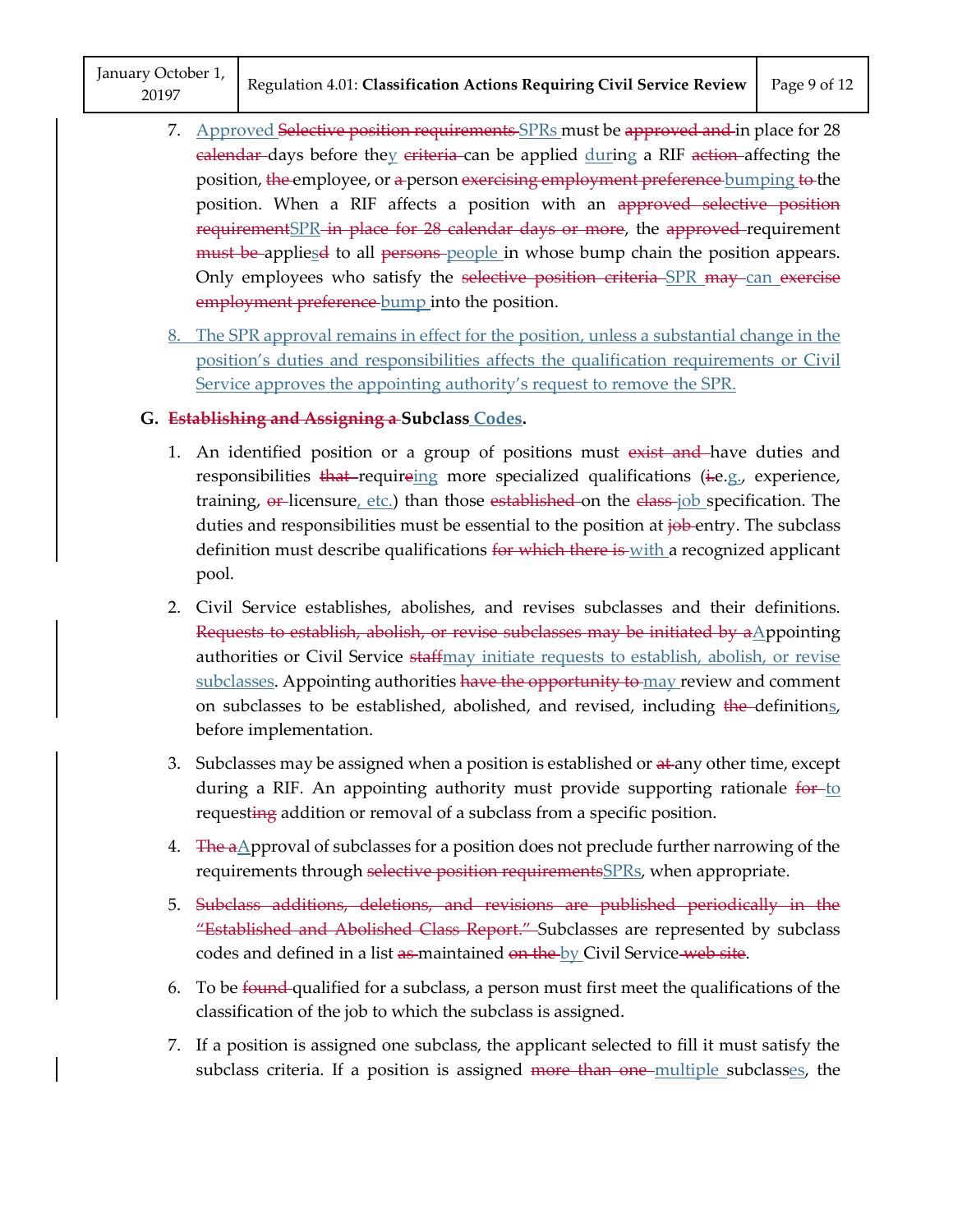selected applicant selected-must satisfy at least one of the subclasses, unless multiple subclasses are required.

- 8. Approved Saubclass criteria must be approved and in place for 28 calendar days before they can-subclass criteria may be applied in-during a RIF-action. Subclass qualification must be determined for all persons in whose bump chain the position appears. Only employees who satisfy the subclass criteria  $\frac{may}{can}$  exercise employment preference bump into the subclass-assigned position. er 1,<br>Regulation 4.01: **Classification Acti**<br>Selected applicant <del>selected m</del>ust satisfy<br>subclasses are required.<br>Approved Ssubclass criteria must be<br>before they can-subclass criteria may<br>qualification must be determined fo
- **H. Downgrading Positions.**
	- 1. An appointing authority may request reclassification between any of the lower classification levels within the a non-supervisory for non-managerial class series;  $e.g.,$ worker, specialist class series, except for professional administrative-assistant positions.
	- 2. Agency recall names preclude downgrading of a position. When requesting a downgrade, an appointing authority must include a cleared recall list with the Position Action Request.

# **5. Procedures**

## **A. Establishing and Reclassifying Positions.**

| Responsibility          | Action                                                                                                                                                                                                                                                                                                          |
|-------------------------|-----------------------------------------------------------------------------------------------------------------------------------------------------------------------------------------------------------------------------------------------------------------------------------------------------------------|
| Appointing<br>Authority | 1. Submits a-Position Action Request (CS 129), Position Description (CS 214),<br>and any-other necessary information to Civil Service for a-position review.                                                                                                                                                    |
|                         | 2. To reclassify $a$ -filled position, certifies on the CS 129-request that the<br>employee meets the minimum qualifications, is satisfactorily performing the<br>requested classification's duties and responsibilities of the requested<br>elassification, and has a-current satisfactory performance-rating. |
| Civil Service           | 3. Reviews the establishment or reclassification request.                                                                                                                                                                                                                                                       |
|                         | 4. If approved or modified, classifies or reclassifies the position to the<br>appropriately elassification with the necessary documentation on the CS-129<br>request and enters the necessary position information and/or employee<br>information in HRMN.                                                      |
|                         | 5. If an establishment is disapproved, documents the reason on the CS 129<br>request and informs the appointing authority of their-right to file a-technical<br>complaint.                                                                                                                                      |
|                         | 6. If a-reclassification is disapproved, documents the-reason on the CS 129<br>request and informs the incumbent and appointing authority of their-right<br>to file a-technical complaint.                                                                                                                      |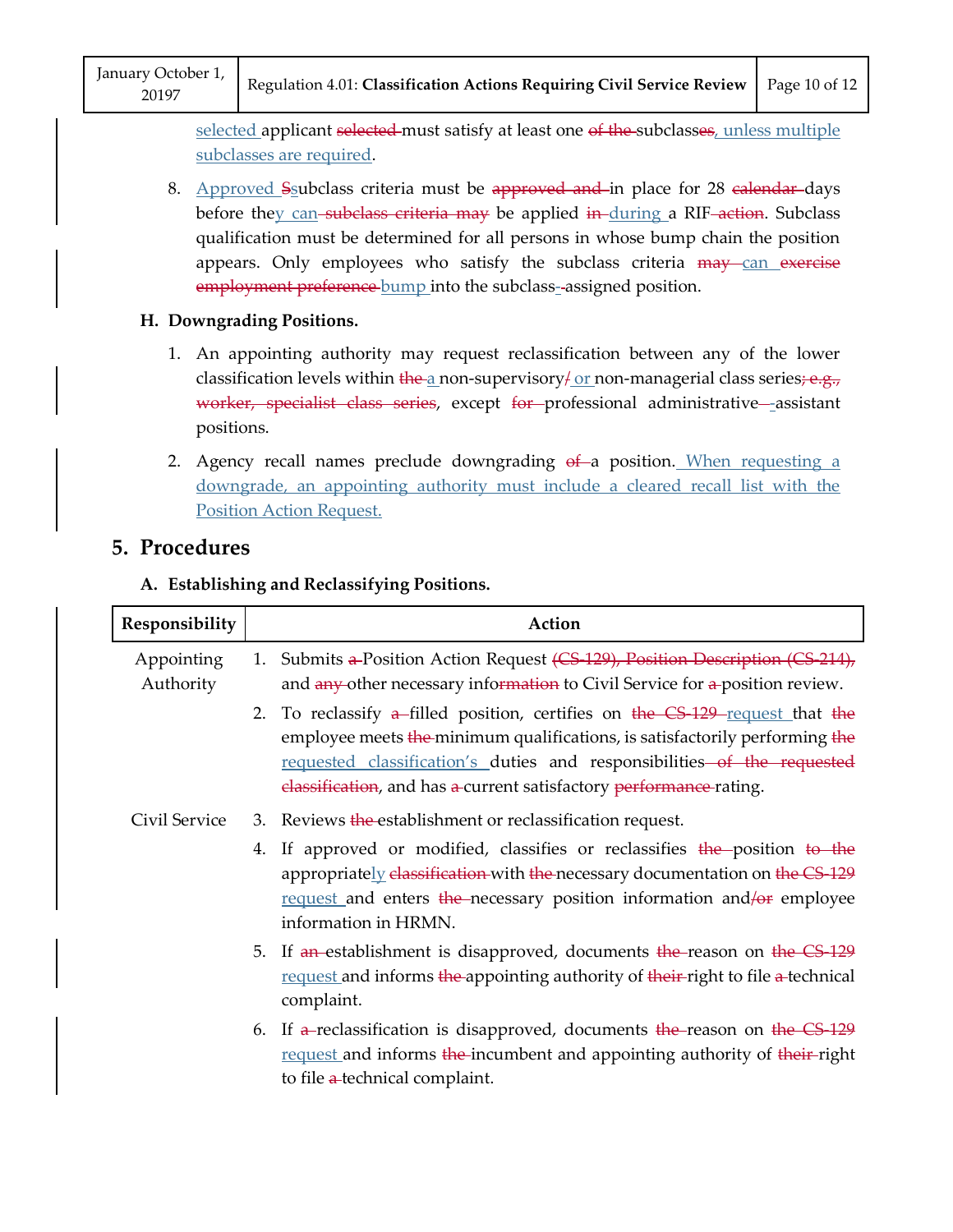| January October 1,<br>  Regulation 4.01: Classification Actions Requiring Civil Service Review   Page 11 of 12<br>20197 |
|-------------------------------------------------------------------------------------------------------------------------|
|-------------------------------------------------------------------------------------------------------------------------|

| Responsibility<br>Action |
|--------------------------|
|--------------------------|

7. Releases the request CS-129 to the appointing authority.

- Appointing Authority 8. Receives the Position Action Request (CS-129) and, for any occupied position, enters any employee information in HRMN not entered centrally by Civil Service.
- **B. Establishing Assigning or Removing Selective Position Requirements or Subclass Codes.**

| Responsibility            | Action                                                                    |
|---------------------------|---------------------------------------------------------------------------|
| Appointing                | 1. Submits a written completed Position Action FRequest for approval that |
| Authority                 | includes a copy of the with current CS 214, a CS 129, any additional      |
|                           | documentation, and a narrative that provides with the rationale for       |
|                           | requested assignment or removaland linkage between the requested          |
|                           | eriterion and the CS 214, and any relevant supporting materials, such as  |
|                           | pertinent legislation.                                                    |
| $C_{\text{tril}}$ Contiga | 2 Doviaus the request and if approved opters the personary position       |

- Civil Service 2. Reviews the request and, if approved, enters the necessary position information in HRMN.
	- 3. If the request is disapproveding, informs the appointing authority of their right to file a-technical complaint.
	- 4. Releases the request CS 129 to the appointing authority.

# **C. Establishing Subclass Codes.**

| Responsibility                                                  | Action                                                                                                                                                                                          |
|-----------------------------------------------------------------|-------------------------------------------------------------------------------------------------------------------------------------------------------------------------------------------------|
| Appointing<br>Authority                                         | 1. Submits $a$ -written request with supporting rationale to establish $a$ -new<br>subclass <sub>7</sub> or to revise or abolish $an$ -existing subclass, and provides<br>supporting rationale. |
| Civil Service                                                   | 2. Reviews requests for subclass establishment, abolishment, or revision.<br>Mmakes determination, makes appropriate adjustements to subclass, and<br>notifies user-agencies.                   |
| $\mathbf{A} \mathbf{H}$<br>Appointing<br><del>Authorities</del> | Reviews and comments on proposed subclass establishment, abolishment,<br>or revision.                                                                                                           |
| <del>Civil Service</del>                                        | 4. Reviews agency comments and makes appropriate adjustments to subclass.                                                                                                                       |
|                                                                 | Includes subclass establishments, abolishments, and revisions in the<br>"Established and Abolished Class Report."                                                                               |
|                                                                 | 63. Updates Civil Service subclass listing directly to the Civil Service web site to<br>reflect subclass-changes.                                                                               |